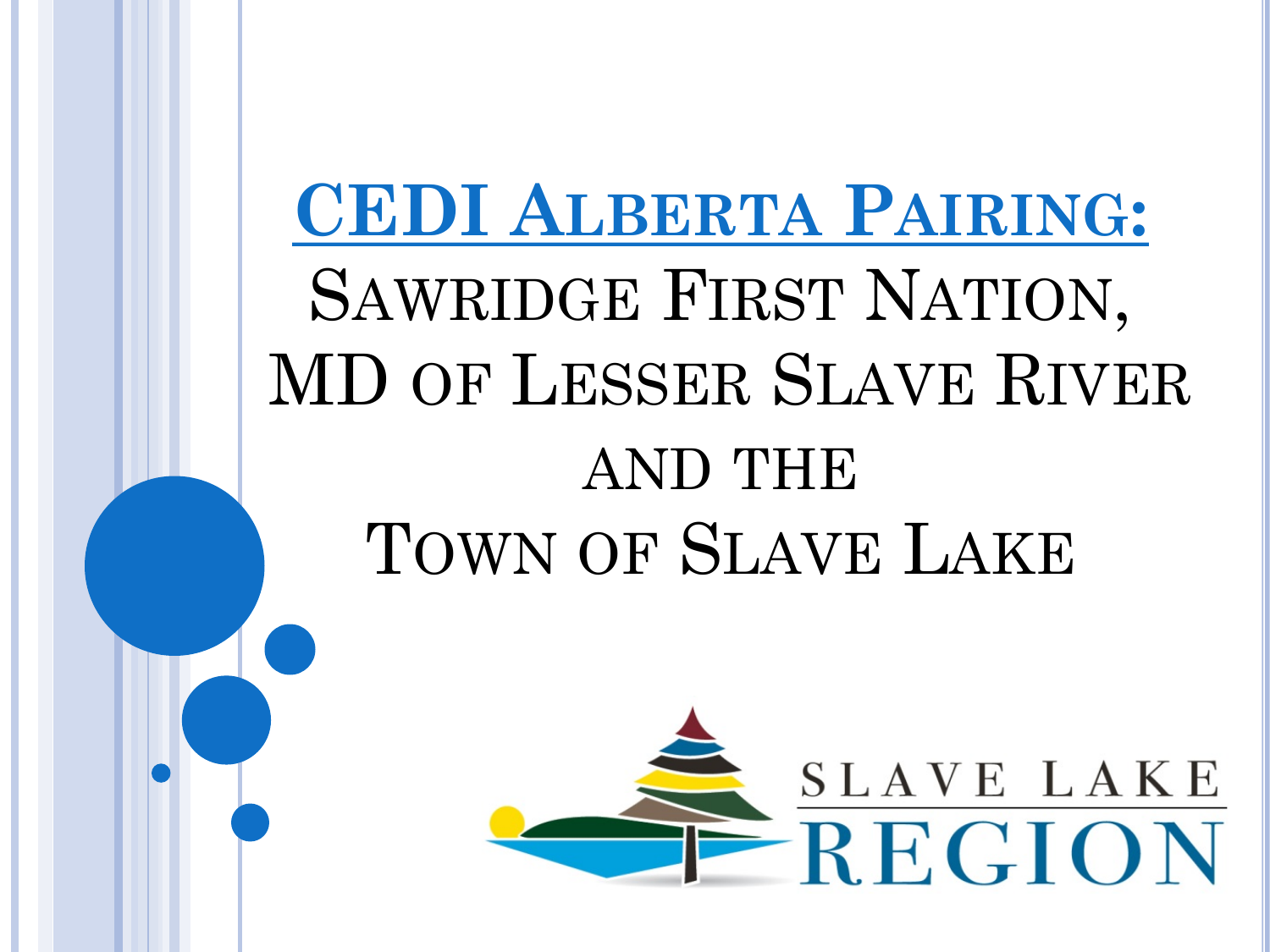

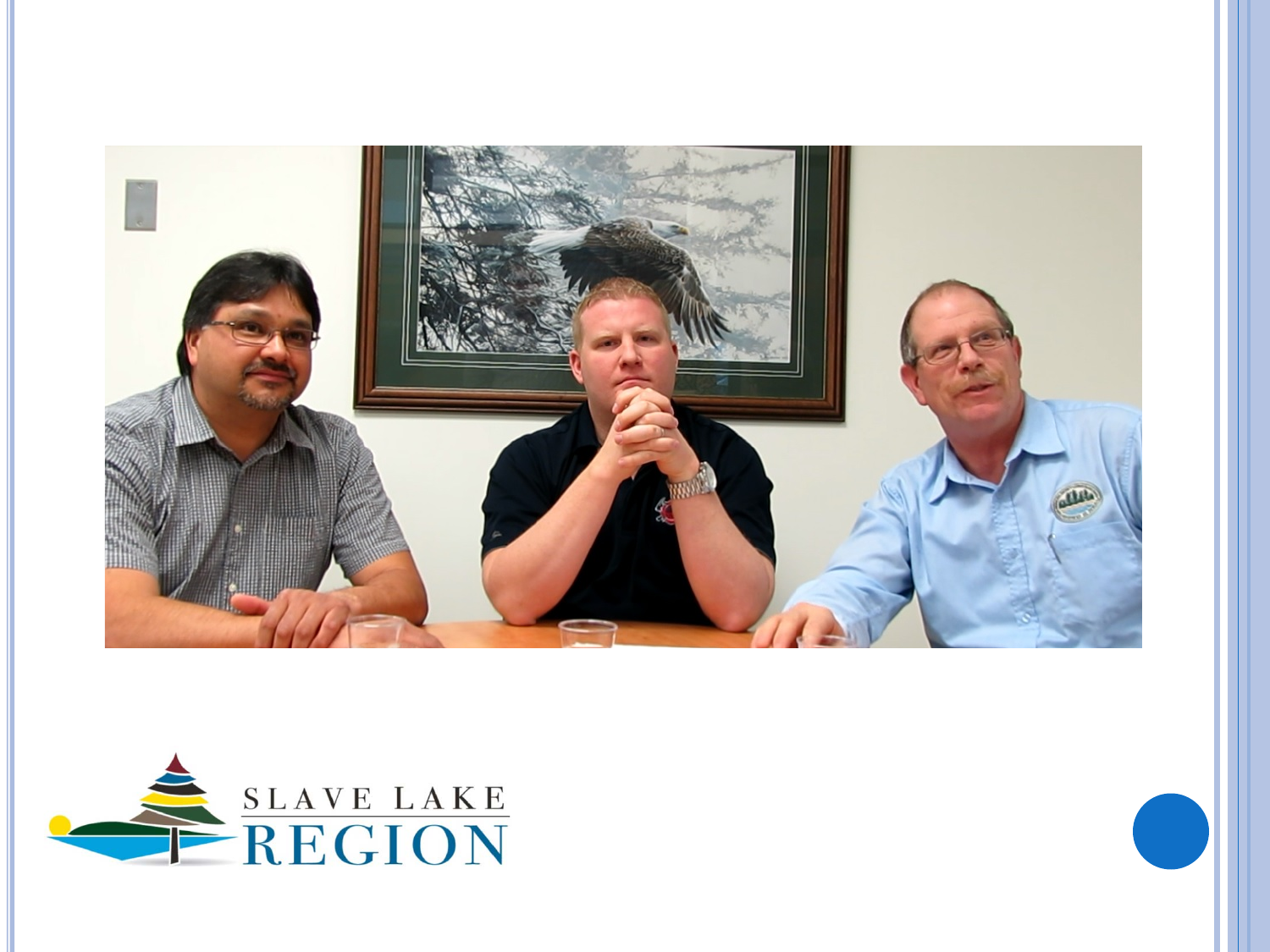### **BACKGROUND:**

Each community is governed by policies, principles and laws, yet there are vast differences in governance and structure between the partners in the Region.

#### • **Sawridge Frist Nation**

- One of the original signatories of Treaty No. 8
- Economic development began in 1970's
- Adopted own Constitution in 2009; self-governing; passed six accompanying Acts to engage and enhance the First Nation
- Recognition by Federal Government in January 2011 removing the Sawridge First Nation from the Indian Act elections provisions

#### • **Municipal District of Lesser Slave River and the Town of Slave Lake**

- Decision making through municipal councils who are elected by the general public
- Guided by Provincial and Municipal Acts and Legislation
- Funding received by taxation, provincial transfers, federal grants and program grants for projects

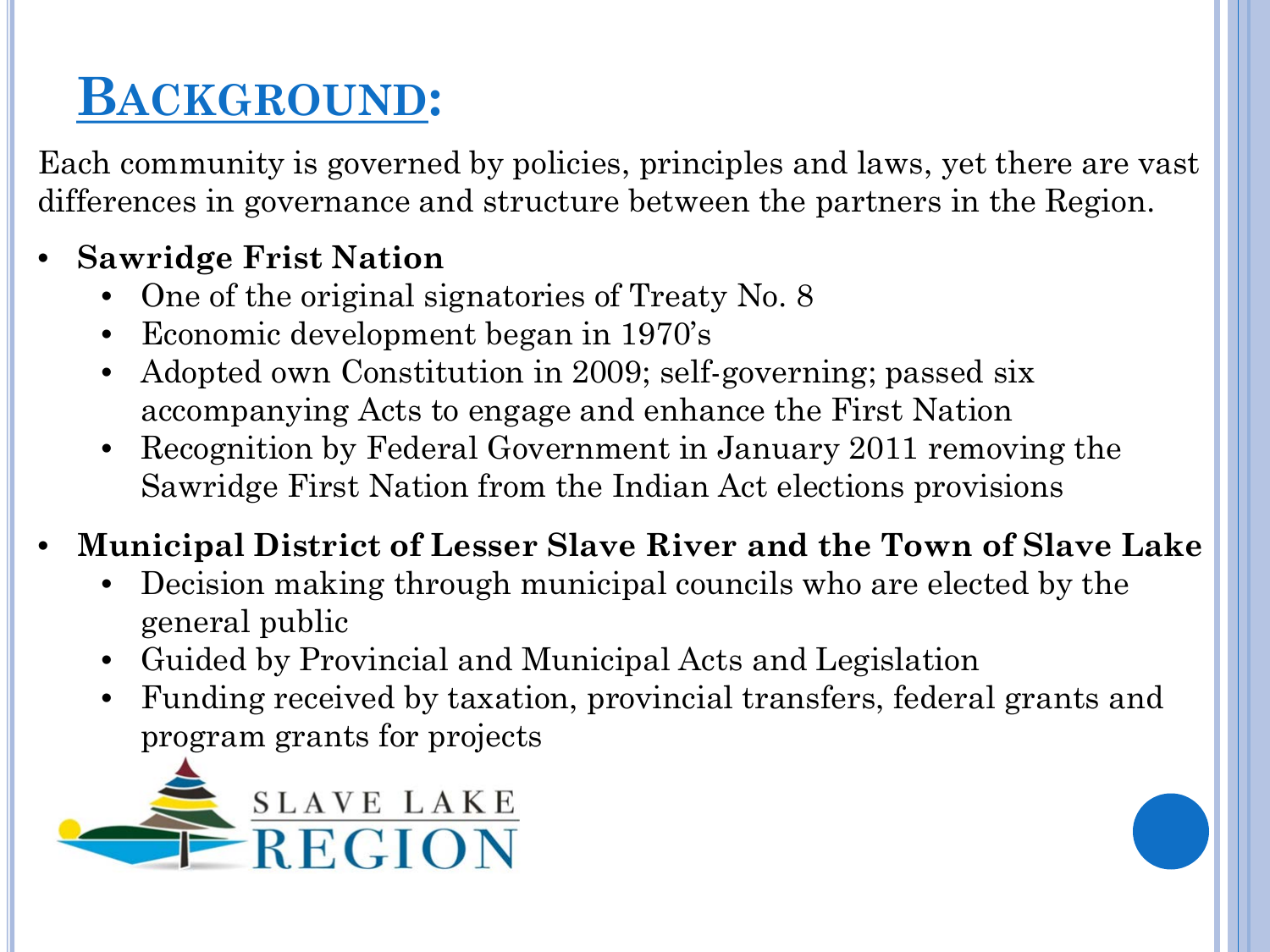# **SLAVE LAKE REGIONAL TRI-COUNCIL:**

- Formed following the 2011 Wildfires that devastated Slave Lake and the surrounding area
- All members of the three councils participate
- Built on a consensus model with no "veto" power; process outlined for disagreements
- Collaborative structure from disaster to recovery and beyond
- Numerous Collaborative Projects:
	- Regional Waterline, economic development, affordable and adequate housing, Firesmart, repaired and improved infrastructure, health and wellness, Legacy Centre

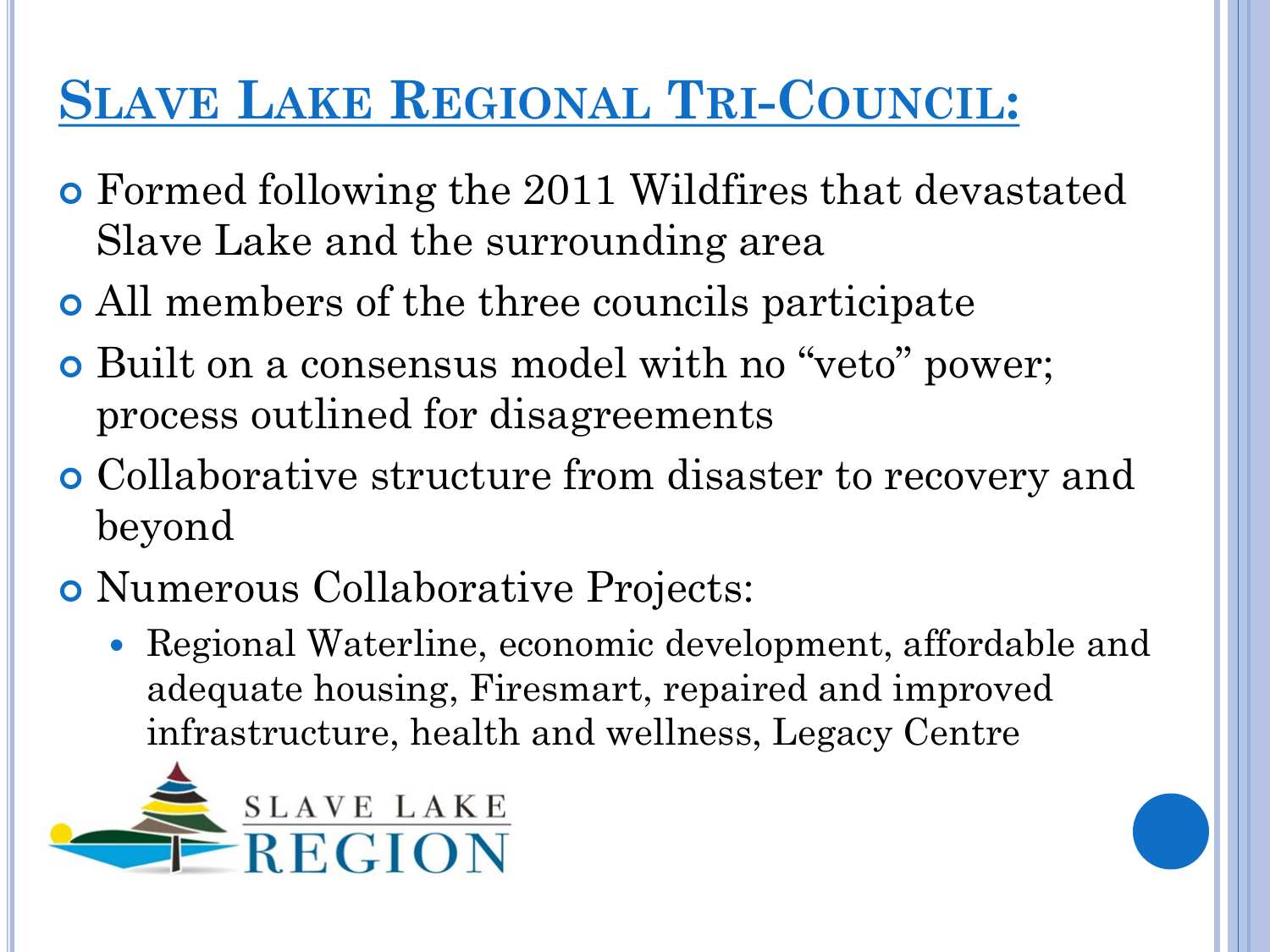# **ECONOMIC DEVELOPMENT COLLABORATION:**

- Began in mid-2012 with funding to March 2016
- SWOT Analysis defined six strategic goals:
	- Land
	- Marketing & Business Attraction
	- Affordable & Adequate Housing
	- Partnerships
	- Labour
	- Tourism



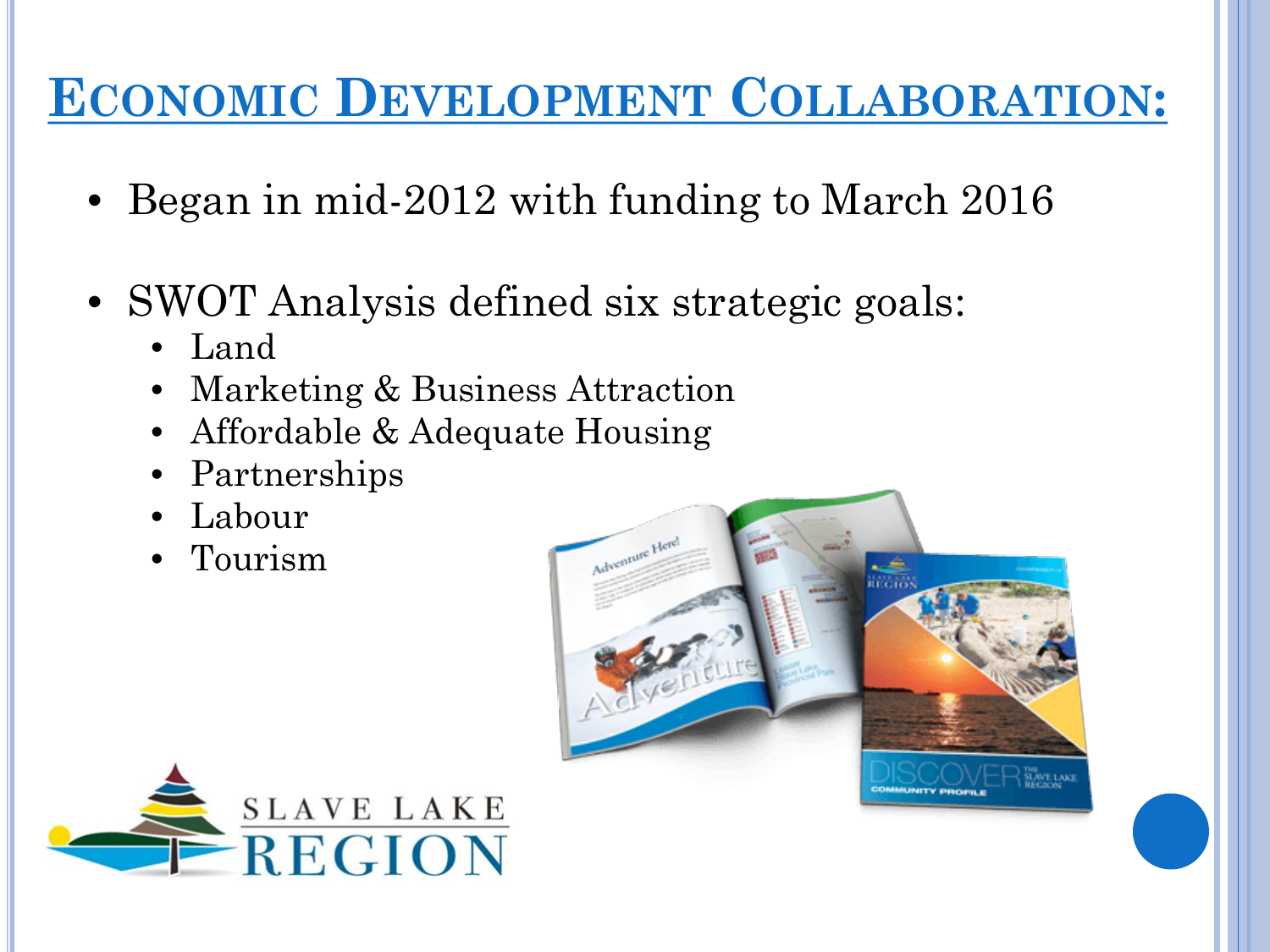## **CEDI INVOLVEMENT:**

- Two Workshops Oct. 2013 and Jan. 2014
- Joint strategies and ideas for collaboration on projects such as housing and labour
- Visioning of region in 5-25 years
- Friendship Accord creation & signing